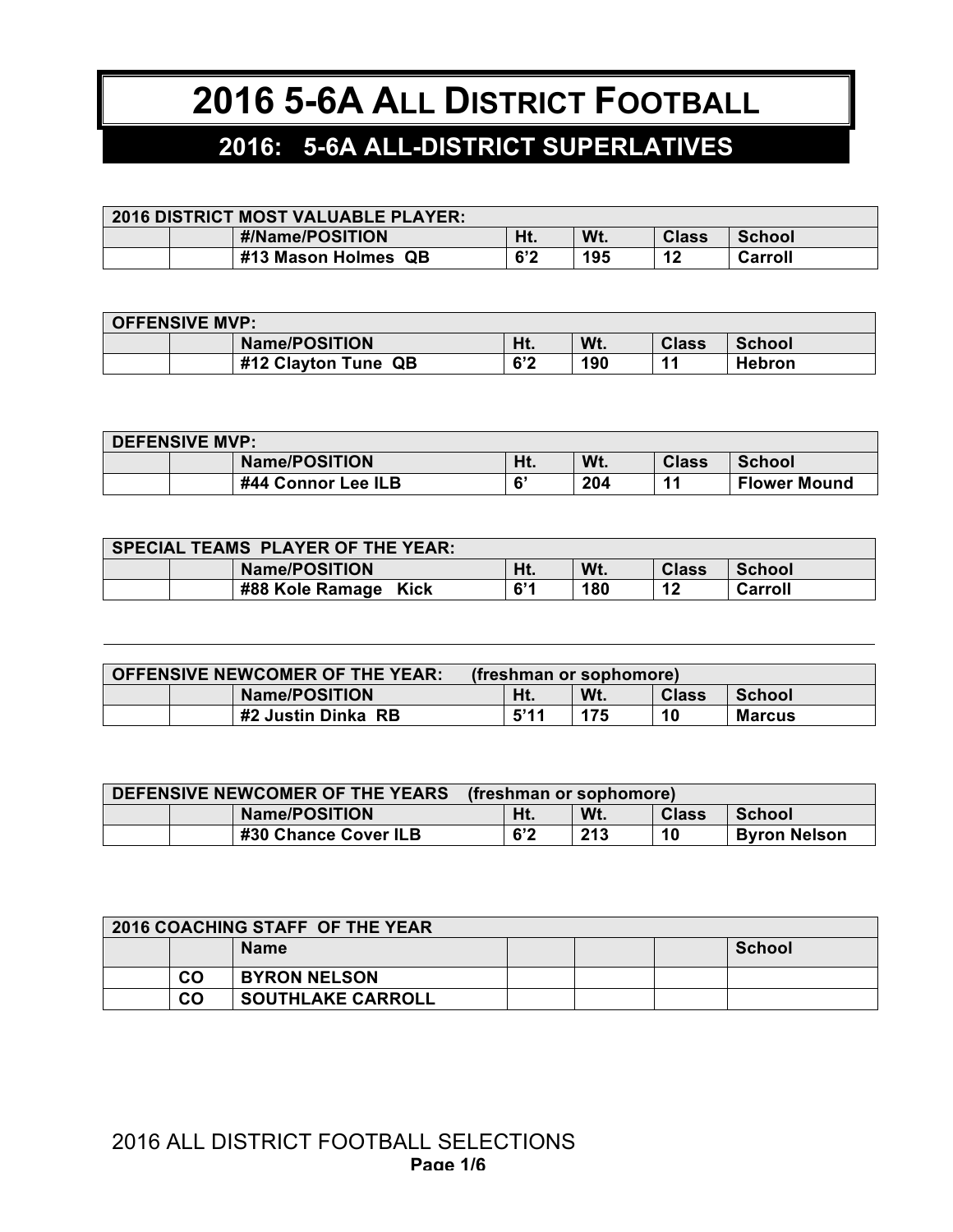## **2016: 5-6A ALL-DISTRICT OFFENSE**

|                | <b>OFFENSIVE LINEMEN:</b> |      |                  |                 |                       |
|----------------|---------------------------|------|------------------|-----------------|-----------------------|
|                | <b>Name/POSITION</b>      | Ht.  | Wt.              | <b>Class</b>    | <b>School</b>         |
|                | <b>FIRST TEAM</b>         |      |                  |                 |                       |
| <b>UNAN</b>    | #54 Carson Green          | 6'6  | 285              | 12              | Carroll               |
| <b>UNAN</b>    | #78 Henry Klinge          | 6'5  | 280              | $\overline{12}$ | Carroll               |
|                | #72 Manase Mose           | 6'2  | 301              | 12              | <b>Euless Trinity</b> |
|                | #72 Jackson Kimble        | 6'4  | 250              | $\overline{11}$ | Carroll               |
|                | #57 Joel Cumbie           | 6'2  | $\overline{277}$ | $\overline{12}$ | <b>Euless Trinity</b> |
|                | #71 Braeden Daniels       | 6'4  | 260              | $\overline{11}$ | <b>Hebron</b>         |
|                | #55 Matt Leehan           | 5'11 | 255              | 11              | Carroll               |
|                | #70 Luke McBride          | 6'3  | 310              | $\overline{12}$ | <b>Marcus</b>         |
|                | <b>SECOND TEAM</b>        |      |                  |                 |                       |
|                | #59 AJ Wozniak            | 6'2  | 275              | 12              | <b>Marcus</b>         |
|                | #77 James Washington      | 6'5  | 288              | $\overline{12}$ | <b>Euless Trinity</b> |
|                | #75 Jackson Richmond      | 6'3  | 310              | 12              | Lewisville            |
|                | #68 Justin Osborn         | 6'4  | 240              | 10              | <b>Marcus</b>         |
|                | #75 Penisoni Falahola     | 6'2  | 286              | 12              | <b>Euless Trinity</b> |
|                | #72 Eric Curl             | 6'2  | 248              | 12              | <b>Flower Mound</b>   |
|                | #74 Ryan Lenheiser        | 6'3  | 290              | 12              | <b>Flower Mound</b>   |
|                | #74 Eric Jones            | 6'2  | 310              | 12              | Lewisville            |
|                | #66 Donovan Gladden       | 6'2  | 250              | $\overline{12}$ | <b>LD Bell</b>        |
|                |                           |      |                  |                 |                       |
|                |                           |      |                  |                 |                       |
|                |                           |      |                  |                 |                       |
|                |                           |      |                  |                 |                       |
|                |                           |      |                  |                 |                       |
| <b>CENTER:</b> |                           |      |                  |                 |                       |
|                | <b>Name</b>               | Ht.  | Wt.              | <b>Class</b>    | <b>School</b>         |
|                | <b>FIRST TEAM</b>         |      |                  |                 |                       |
|                | #64 Ryan Miller           | 6'1  | 265              | 12              | Carroll               |
|                | #55 Jack Bedell           | 6'1  | 240              | $\overline{11}$ | <b>Hebron</b>         |
|                | <b>SECOND TEAM</b>        |      |                  |                 |                       |
|                | #61 Mark Castleberry      | 5'10 | 228              | 12              | <b>Euless Trinity</b> |
|                | #56 Matthew Dotson        | 5'10 | 230              | 12              | <b>Byron Nelson</b>   |
|                |                           |      |                  |                 |                       |
|                |                           |      |                  |                 |                       |
|                |                           |      |                  |                 |                       |
|                |                           |      |                  |                 |                       |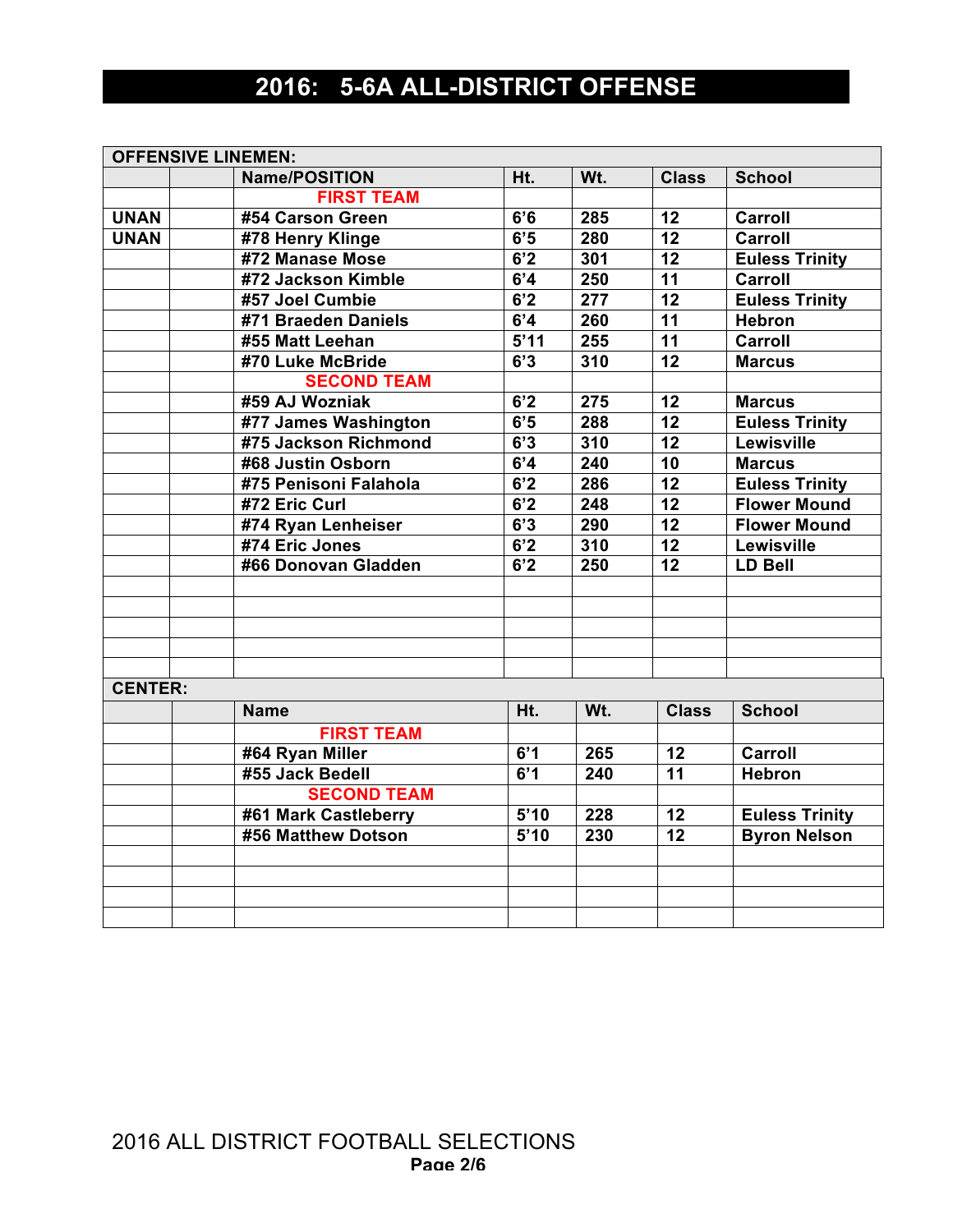|             | <b>RUNNING BACKS:</b> |      |     |              |                       |
|-------------|-----------------------|------|-----|--------------|-----------------------|
|             | <b>Name</b>           | Ht.  | Wt. | <b>Class</b> | <b>School</b>         |
| <b>AUTO</b> | #2 Justin Dinka       | 5'11 | 175 | 10           | <b>Marcus</b>         |
|             | <b>FIRST TEAM</b>     |      |     |              |                       |
| <b>UNAN</b> | #15 Audrick Gaines    | 5'11 | 195 | 12           | Carroll               |
| <b>UNAN</b> | #5 Greg Garner        | 6'   | 178 | 12           | <b>Euless Trinity</b> |
|             | #6 Derian Vaughn      | 5'10 | 150 | 12           | <b>Hebron</b>         |
|             | #21 Courage Keihn     | 5'9  | 179 | 11           | <b>Euless Trinity</b> |
|             | <b>SECOND TEAM</b>    |      |     |              |                       |
|             | #32 Ifeanyi Uzowihe   | 5'11 | 178 | 12           | <b>Flower Mound</b>   |
|             | #24 Jordan Joiner     | 5'10 | 175 | 11           | <b>Byron Nelson</b>   |
|             | #9 Bryson Davis       | 5'9  | 162 | 12           | <b>Byron Nelson</b>   |
|             | #10 Jack Johansson    | 5'10 | 190 | 12           | Carroll               |
|             | #23 Ivan Traylor      | 5'6  | 165 | 12           | <b>LD Bell</b>        |
|             |                       |      |     |              |                       |
|             |                       |      |     |              |                       |
|             |                       |      |     |              |                       |

| <b>FULLBACK:</b>    |     |     |              |                       |  |  |  |
|---------------------|-----|-----|--------------|-----------------------|--|--|--|
| <b>Name</b>         | Ht. | Wt. | <b>Class</b> | <b>School</b>         |  |  |  |
| <b>FIRST TEAM</b>   |     |     |              |                       |  |  |  |
| #2 Dylan McGinnis   | 5'9 | 218 | 12           | <b>Euless Trinity</b> |  |  |  |
| <b>SECOND TEAM</b>  |     |     |              |                       |  |  |  |
| #48 Jacob Doddrigde | 6'3 | 220 | 11           | <b>Carroll</b>        |  |  |  |
|                     |     |     |              |                       |  |  |  |
|                     |     |     |              |                       |  |  |  |
|                     |     |     |              |                       |  |  |  |

|             | <b>WIDE RECEIVERS</b> |     |     |              |                       |  |  |  |
|-------------|-----------------------|-----|-----|--------------|-----------------------|--|--|--|
|             | <b>Name</b>           | Ht. | Wt. | <b>Class</b> | <b>School</b>         |  |  |  |
|             | <b>FIRST TEAM</b>     |     |     |              |                       |  |  |  |
| <b>UNAN</b> | #1 Tyrell Shavers     | 6'7 | 195 | 12           | Lewisville            |  |  |  |
|             | #22 Robert Barnes     | 6'3 | 195 | 12           | Carroll               |  |  |  |
|             | #11 Tyler Milliken    | 6'1 | 188 | 12           | <b>Byron Nelson</b>   |  |  |  |
|             | #3 Clayton Keyes      | 6'  | 175 | 12           | Carroll               |  |  |  |
|             | #3 Pascal Mondombo    | 6'2 | 193 | 12           | <b>Byron Nelson</b>   |  |  |  |
|             | #13 Jaren Mitchell    | 5'9 | 175 | 11           | <b>Hebron</b>         |  |  |  |
|             | <b>SECOND TEAM</b>    |     |     |              |                       |  |  |  |
|             | #81 Trejan Bridges    | 6'2 | 180 | 10           | <b>Hebron</b>         |  |  |  |
|             | #6 Billy Seykora      | 5'8 | 162 | 12           | <b>Flower Mound</b>   |  |  |  |
|             | #8 Kyle Smith         | 5'8 | 160 | 12           | Lewisville            |  |  |  |
|             | #11 Jackson Davis     | 5'9 | 160 | 12           | Carroll               |  |  |  |
|             | #8 Zach Welch         | 6'3 | 208 | 12           | <b>Flower Mound</b>   |  |  |  |
|             | #25 Charles Carpenter | 6'1 | 168 | 11           | <b>Euless Trinity</b> |  |  |  |
|             | #2 Ricky Walton       | 5'5 | 135 | 12           | <b>LD Bell</b>        |  |  |  |
|             |                       |     |     |              |                       |  |  |  |
|             |                       |     |     |              |                       |  |  |  |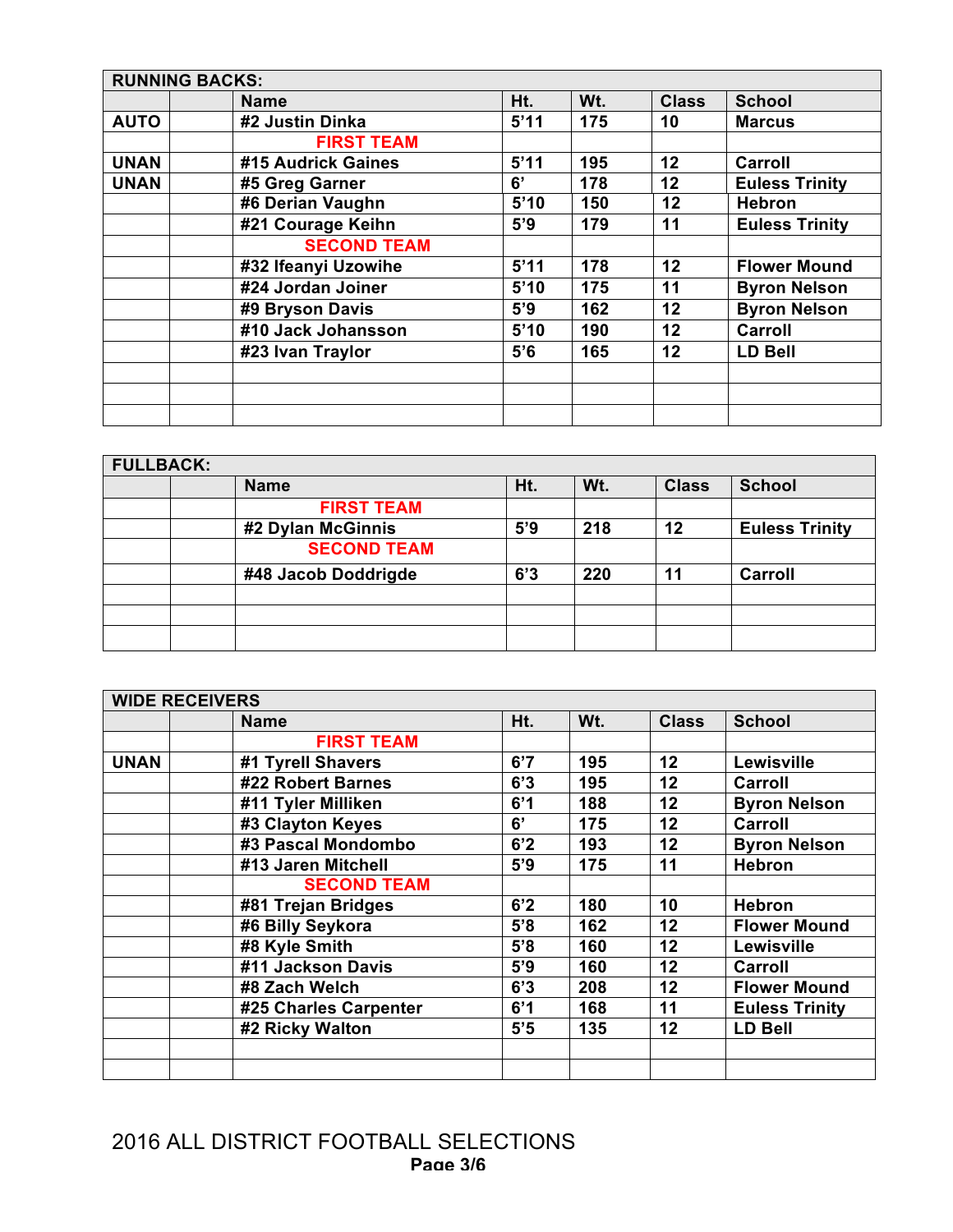|             | <b>QUARTERBACK</b> |       |     |              |                     |  |  |  |
|-------------|--------------------|-------|-----|--------------|---------------------|--|--|--|
|             | <b>Name</b>        | Ht.   | Wt. | <b>Class</b> | <b>School</b>       |  |  |  |
|             | <b>FIRST TEAM</b>  |       |     |              |                     |  |  |  |
| <b>UNAN</b> | #10 Eli Rusche     | 6'    | 188 | 12           | <b>Byron Nelson</b> |  |  |  |
|             | #4 Jackson Averitt | 6'    | 184 | 11           | <b>Flower Mound</b> |  |  |  |
| <b>AUTO</b> | #12 Clayton Tune   | 6'2   | 190 | 11           | <b>Hebron</b>       |  |  |  |
| <b>AUTO</b> | #13 Mason Holmes   | 6'2   | 195 | 12           | Carroll             |  |  |  |
|             | <b>SECOND TEAM</b> |       |     |              |                     |  |  |  |
|             | #14 Michael Henry  | 6'5'' | 225 | 12           | <b>Marcus</b>       |  |  |  |

| <b>TIGHT ENDS</b> |                    |     |     |              |                       |
|-------------------|--------------------|-----|-----|--------------|-----------------------|
|                   | <b>Name</b>        | Ht. | Wt. | <b>Class</b> | <b>School</b>         |
|                   | <b>FIRST TEAM</b>  |     |     |              |                       |
|                   | #40 Tuitulau Sapoi | 6'  | 241 | 11           | <b>Euless Trinity</b> |
|                   | #47 Laki Saafi     | 6'1 | 231 | 12           | <b>Euless Trinity</b> |
|                   | <b>SECOND TEAM</b> |     |     |              |                       |
|                   | #11 Paul Akere     | 6'4 | 195 | 11           | <b>Hebron</b>         |
|                   | #35 Reed Thompson  | 6'2 | 200 | 11           | Carroll               |
|                   |                    |     |     |              |                       |
|                   |                    |     |     |              |                       |
|                   |                    |     |     |              |                       |

| <b>KICKER:</b>                  |                    |      |     |              |                     |  |
|---------------------------------|--------------------|------|-----|--------------|---------------------|--|
|                                 | <b>Name</b>        | Ht.  | Wt. | <b>Class</b> | <b>School</b>       |  |
| <b>AUTO</b>                     | #88 Kole Ramage    | 6'1  | 180 | 12           | Carroll             |  |
|                                 | <b>FIRST TEAM</b>  |      |     |              |                     |  |
|                                 | #36 Josh Grant     | 5'11 | 180 | 12           | <b>Flower Mound</b> |  |
|                                 | <b>SECOND TEAM</b> |      |     |              |                     |  |
|                                 | #19 Nick Horiates  | 5'11 | 175 | 12           | <b>Hebron</b>       |  |
| 2016: 5-6A ALL-DISTRICT DEFENSE |                    |      |     |              |                     |  |

|             | <b>DEFENSIVE N/T:</b> |                    |       |     |              |                       |
|-------------|-----------------------|--------------------|-------|-----|--------------|-----------------------|
|             |                       | <b>Name</b>        | Ht.   | Wt. | <b>Class</b> | <b>School</b>         |
|             |                       | <b>FIRST TEAM</b>  |       |     |              |                       |
| <b>UNAN</b> |                       | #51 BJ Copeland    | 5'11  | 285 | 12           | <b>Marcus</b>         |
| <b>UNAN</b> |                       | #44 Zach Semrak    | 6'3   | 250 | 12           | Carroll               |
|             |                       | #11 Samuelu Leota  | 6'    | 260 | 12           | <b>Euless Trinity</b> |
|             |                       | #94 Khristian Lee  | 6'2'' | 240 | 12           | Lewisville            |
|             |                       | <b>SECOND TEAM</b> |       |     |              |                       |
|             |                       | #58 Alex Poole     | 6'1   | 302 | 12           | <b>Euless Trinity</b> |
|             |                       | #15 Chris Bedell   | 6'2   | 235 | 11           | <b>Hebron</b>         |
|             |                       | #95 Tristan Allen  | 6'4   | 264 | 12           | <b>Byron Nelson</b>   |
|             |                       | #35 Myles Tillery  | 5'10  | 235 | 11           | <b>Marcus</b>         |
|             |                       |                    |       |     |              |                       |
|             |                       |                    |       |     |              |                       |
|             |                       |                    |       |     |              |                       |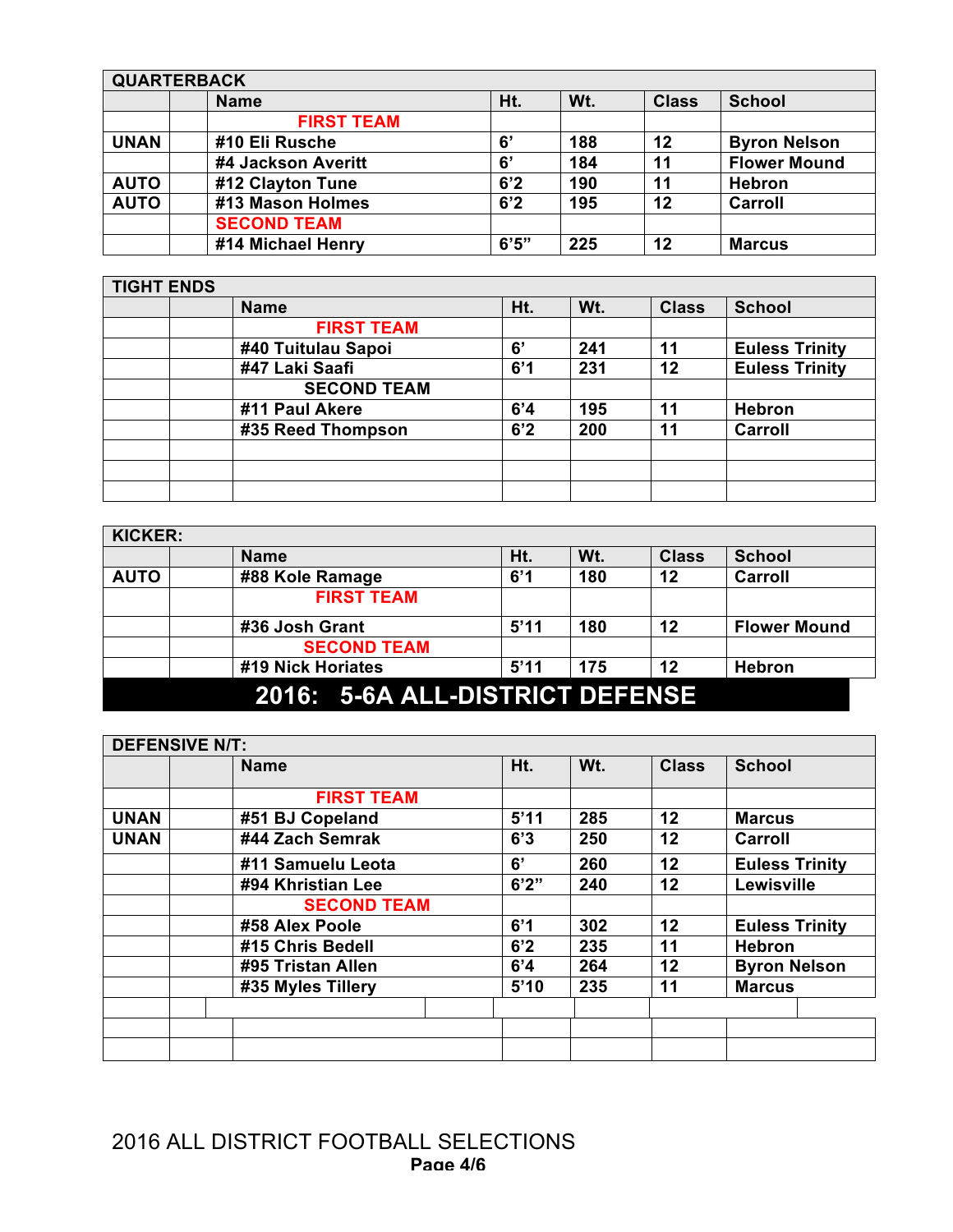|             | <b>DEFENSIVE END:</b> |                      |      |     |              |                       |  |
|-------------|-----------------------|----------------------|------|-----|--------------|-----------------------|--|
|             | <b>Name</b>           |                      | Ht.  | Wt. | <b>Class</b> | <b>School</b>         |  |
|             |                       | <b>FIRST TEAM</b>    |      |     |              |                       |  |
|             | #94 Jackson Canter    |                      | 6'2  | 245 | 12           | Carroll               |  |
| <b>UNAN</b> | #41 Brandon Bascue    |                      | 6'4  | 245 | 12           | <b>Flower Mound</b>   |  |
|             | #19 Travis Chatman    |                      | 6'3  | 220 | 11           | <b>Euless Trinity</b> |  |
|             | #89 Hawkens Taylor    |                      | 6'2  | 255 | 12           | <b>Marcus</b>         |  |
|             | #44 Seth Shirey       |                      | 6'2  | 210 | 12           | <b>Hebron</b>         |  |
|             |                       | <b>SECOND TEAM</b>   |      |     |              |                       |  |
|             | #98 Luke Jeter        |                      | 6'2  | 210 | 12           | Carroll               |  |
|             | #95 Dekevion Brown    |                      | 6'3  | 210 | 12           | Lewisville            |  |
|             | #83 John Brand        |                      | 6'2  | 235 | 10           | <b>Marcus</b>         |  |
|             | #90 Keroles Dawed     |                      | 5'10 | 240 | 12           | <b>LD Bell</b>        |  |
|             |                       | #90 Emmanuel Adesina | 6'2  | 195 | 11           | Lewisville            |  |
|             |                       |                      |      |     |              |                       |  |
|             |                       |                      |      |     |              |                       |  |
|             |                       |                      |      |     |              |                       |  |

|             | <b>LINEBACKERS -INSIDE</b> |       |     |              |                       |  |  |
|-------------|----------------------------|-------|-----|--------------|-----------------------|--|--|
|             | <b>Name</b>                | Ht.   | Wt. | <b>Class</b> | <b>School</b>         |  |  |
| <b>AUTO</b> | #30 Chance Cover           | 6'2   | 213 | 10           | <b>Byron Nelson</b>   |  |  |
| <b>AUTO</b> | #44 Connor Lee             | 6'    | 204 | 11           | <b>Flower Mound</b>   |  |  |
|             | <b>FIRST TEAM</b>          |       |     |              |                       |  |  |
|             | #47John Miscoll            | 6'1   | 190 | 12           | Carroll               |  |  |
|             | #9 Ricky Tatu              | 6'    | 220 | 12           | <b>LD Bell</b>        |  |  |
|             | #13 Tomasi Grewe           | 6'1   | 195 | 12           | <b>Euless Trinity</b> |  |  |
|             | #7 Samuela Kautai          | 5'10  | 198 | 12           | <b>Euless Trinity</b> |  |  |
|             | <b>SECOND TEAM</b>         |       |     |              |                       |  |  |
|             | #39 Matt Werner            | 5'11  | 185 | 11           | Carroll               |  |  |
|             | #38 Ahmadric Pelican       | 5'11  | 205 | 12           | Lewisville            |  |  |
|             | #8 Alex Huerta             | 5'8   | 185 | 12           | <b>Hebron</b>         |  |  |
|             | #40 Matt Enyart            | 5'7'' | 165 | 12           | Lewisville            |  |  |
|             |                            |       |     |              |                       |  |  |
|             |                            |       |     |              |                       |  |  |

|             | <b>LINEBACKERS-OUTSIDE</b> |       |     |              |                       |  |  |
|-------------|----------------------------|-------|-----|--------------|-----------------------|--|--|
|             | <b>Name</b>                | Ht.   | Wt. | <b>Class</b> | <b>School</b>         |  |  |
|             | <b>FIRST TEAM</b>          |       |     |              |                       |  |  |
| <b>UNAN</b> | #4 Jacob Copeland          | 6'2   | 180 | 12           | Carroll               |  |  |
| <b>UNAN</b> | #16 Liam Briscoe           | 6'2   | 165 | 12           | <b>Hebron</b>         |  |  |
| <b>UNAN</b> | #17 Eric Spitler           | 5'10  | 180 | 12           | Carroll               |  |  |
|             | #9 Jeremiah Tasini         | 5'10  | 176 | $12 \,$      | <b>Euless Trinity</b> |  |  |
|             | <b>SECOND TEAM</b>         |       |     |              |                       |  |  |
|             | #17 Ben Fowler             | 5'10  | 173 | 12           | <b>Byron Nelson</b>   |  |  |
|             | #32 Ryan Thompson          | 5'10" | 195 | 11           | Carroll               |  |  |
|             | #48 Jaired Chamberlain     | 6'3   | 209 | 11           | <b>Byron Nelson</b>   |  |  |
|             | #18 Michael Hildalgo       | 6'1'' | 175 | 12           | <b>Hebron</b>         |  |  |